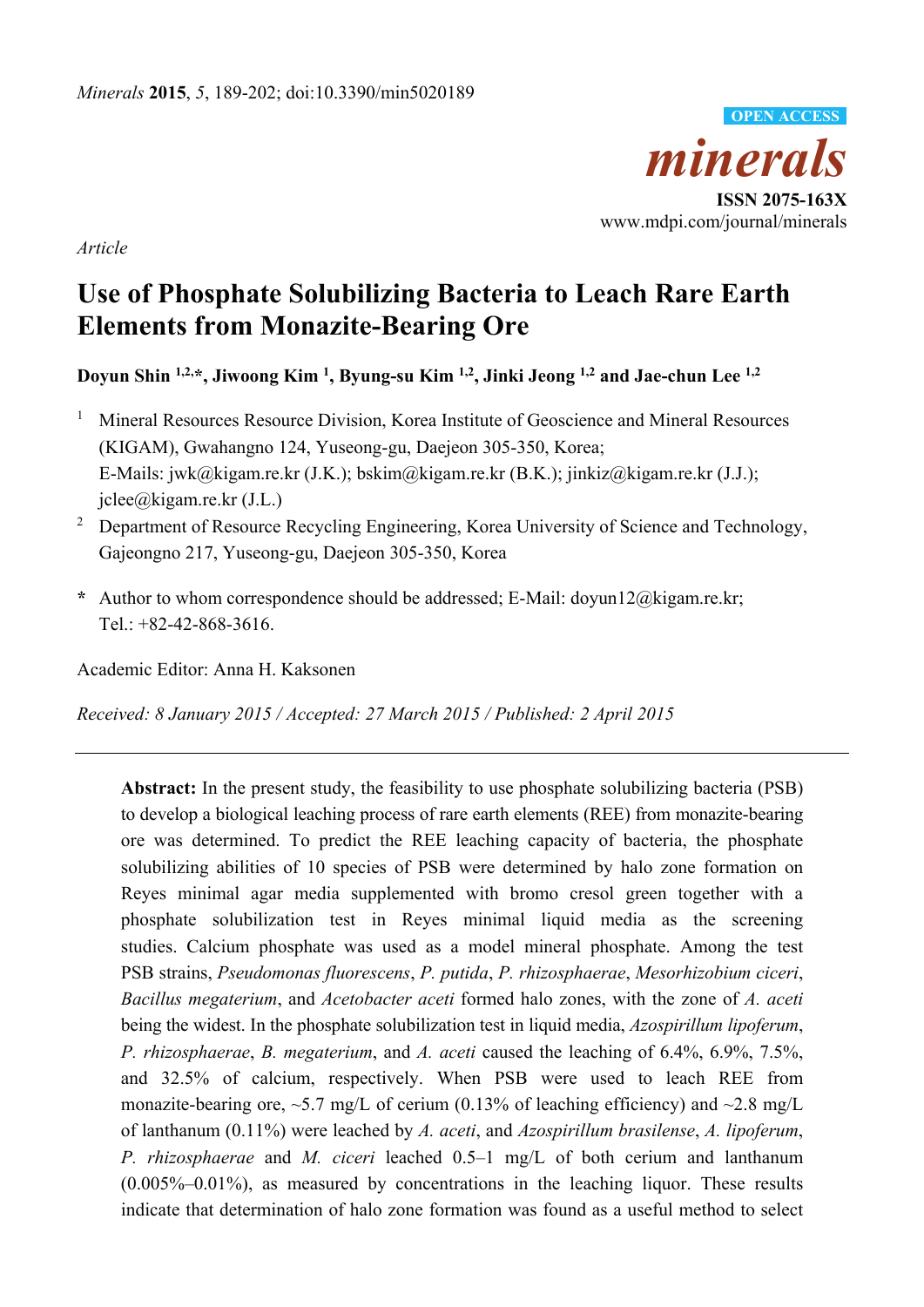high-capacity bacteria in REE leaching. However, as the leaching efficiency determined in our experiments was low, even in the presence of *A. aceti*, further studies are now underway to enhance leaching efficiency by selecting other microorganisms based on halo zone formation.

**Keywords:** bioleaching; monazite; phosphate solubilizing bacteria; rare earth element

## **1. Introduction**

Rare earth elements (REE) have been increasingly used in the fields of optics, permanent magnetism, electronics, superconductor technology, hydrogen storage, medicine, nuclear technology, secondary battery technology, and catalysis [1–3]. The minerals monazite (a phosphate mineral) and bastnasite (a fluorocarbonate mineral) are the main sources of REE in nature. Generally, monazite contains  $\sim$ 70% rare earth metal oxide, with the rare earth fraction comprising 20%–30% Ce<sub>2</sub>O<sub>3</sub>, 10%–40% La2O3, and substantial amounts of neodymium, praseodymium, and samarium. The thorium content is in the range of  $4\%-12\%$  [2,3].

Caustic soda decomposition and concentrated sulfuric acid digestion have been widely used to decompose monazite for many decades [2,4]. Due to its high chemical and thermal stability, monazite is very difficult to decompose; therefore, it is essential to eliminate the phosphate present in the ore by chemically attacking the mineral with sulfuric acid or sodium hydroxide at high temperature, so as to enhance the capacity to dissolve the REE. The sulfuric acid process results in a loss of phosphate as H3PO4, corrosion of the processing facilities, toxic gas and wastewater generation, as well as yielding impure products; the process is therefore no longer in commercial use. Caustic soda decomposition has some advantages in terms of the recovery of unreacted alkali and phosphorous, low energy consumption, and simplicity; however, the process also has limitations, such as the need for high-grade ore sources [5,6].

Biohydrometallurgical technology is an attractive alternative emerging green technology for the recovery of metals due to its environmental friendly, simple, and economic processing. However, very few works have been published on the biological recovery of rare earth metals, in particular, from monazite. Recently thorium, uranium, and REE extraction by microorganisms from monazite concentrate was reported [7,8]. The authors used *Aspergillus ficuum*, organic acid producing fungi, and *Pseudomonas aeruginosa*, organic acid/siderophore producing bacteria. They found that those microorganisms produced citric, oxalic, or 2-ketogluconic acid and dissolved 55% and 47% of REE from monazite by *A. ficuum* and *P. aerunoginosa*, respectively. Another study on REE leaching from phosphate minerals apatite and monazite by organic acids such as citric, oxalic, phthalic, and salicylic was also published, even though chemical organic acids were used in this study, which were not biologically produced [9]. Organic acid producing microorganisms secrete organic acids such as malic, gluconic, or oxalic acids [10,11], and the mechanism of metal dissolution by the microorganisms is both of acidolysis (protons dissociated from the organic acids) and complexolysis (metal-complexing anions from the acids) [12].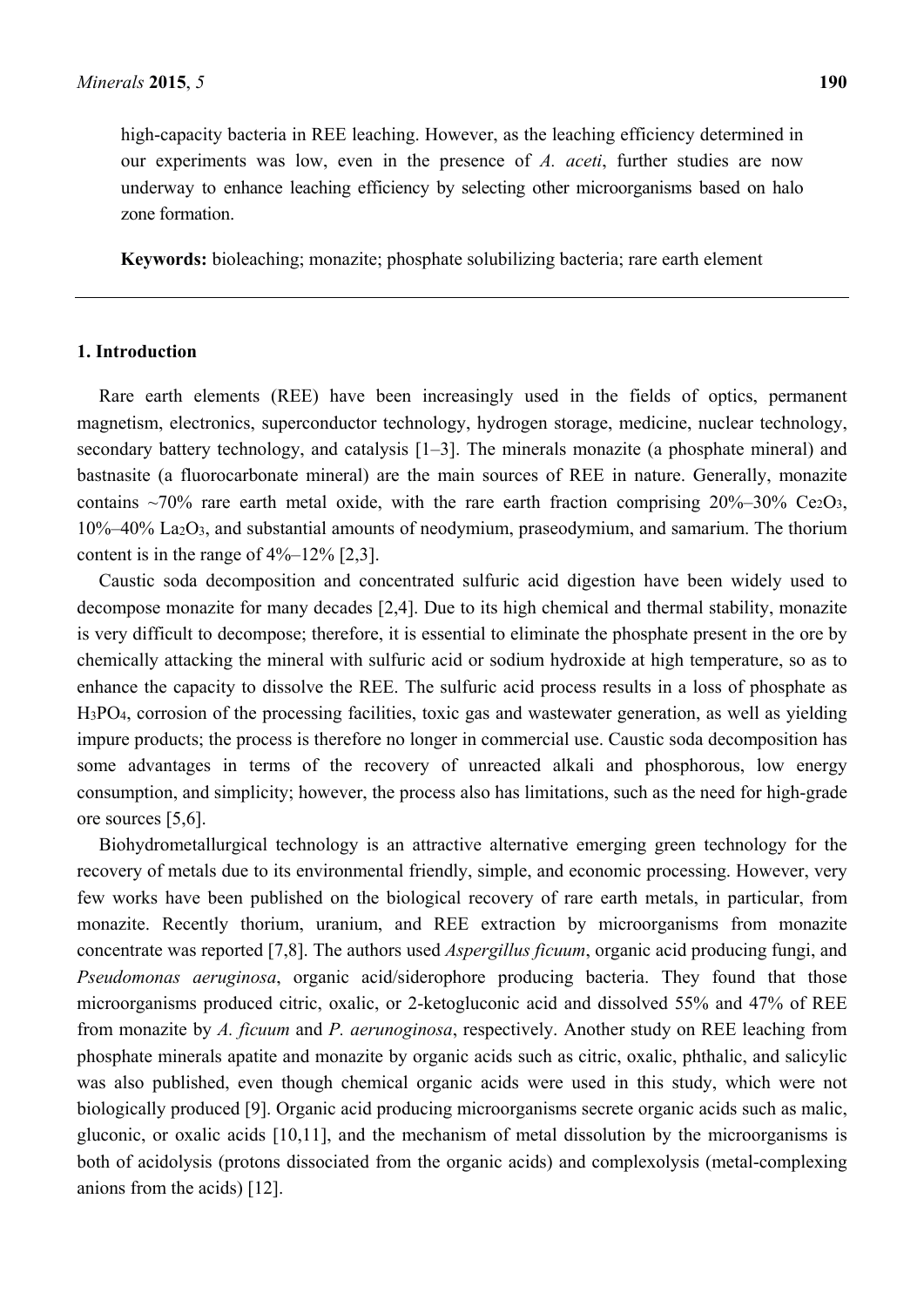In a soil improvement process, phosphate solubilizing bacteria (PSB) have been widely used because they affect the release of phosphorous (P) from inorganic and organic P pools through solubilization and mineralization [13–15] by organic acid production. In the present study, we investigated the feasibility to use PSB in REE leaching from monazite-bearing ore as an exploratory study. Screening studies were performed by determining halo zone formation on agar media and phosphate solubilization in liquid media to predict REE leaching capacity of bacteria. The REE leaching abilities of the PSB from monazite-bearing ore were determined and compared with the screening data.

#### **2. Experimental Section**

#### *2.1. Bacterial Strains and Culture Conditions*

Ten PSB strains, *Pseudomonas rhizosphaerae* DSM 16299T [16], *P. putida* DSM 291T, *P. fluorescens* DSM 50090T [17], *Bacillus megaterium* DSM 32T [18], *Paenibacillus polymyxa* DSM 36T [14], *Ensifer meliloti* DSM 30135 [19], *Azospirillum brasilense* DSM 1690T, *A. lipoferum*  DSM 1842 [17], *Mesorhizobium ciceri*, and *Acetobacter aceti* DSM 2002 were selected, purchased from Deutsche Sammlung von Mikroorganismen und Zellkulturen (DSMZ; Braunschweig, Germany), and maintained on nutrient agar (NA) at 30 °C. For the organic acid production test, the phosphate solubilization test, and the RE leaching study, Reyes minimal medium (in 1 L: 0.4 g NH<sub>4</sub>Cl; 0.78 g KNO<sub>3</sub>; 0.1 g NaCl; 0.5 g MgSO4·7H2O; 0.1 g CaCl2·2H2O; 0.5 mg FeSO4·7H2O; 1.56 mg MnSO4·H2O; 1.40 mg ZnSO4·7H2O) [20] was used. Glucose or sucrose was added at 30 g/L as a carbon source and Ca3(PO4)2 (5.39 g/L), alkaline metal phosphate, was used as a sole phosphate source. The viable bacterial cell number was measured by the plate counting method on NA at 30 °C.

# *2.2. Comparison of Halo Zone Formation, Organic Acid Production, and Phosphate Solubilization by Phosphate Solubilizing Bacteria*

Halo zone formation by test PSB strains were tested using Reyes minimal medium supplemented with 1.5% agar, 5.39 g/L Ca<sub>3</sub>(PO<sub>4</sub>)<sub>2</sub> as a mineral phosphate, 30 g/L glucose or sucrose as a carbon source, and bromocresol green (BCG) as a pH indicator. The pH of the medium was adjusted to 6.5 using 1 N KOH. A 0.5% BCG solution was prepared in 70% ethanol as a stock solution and a 0.5 mL aliquot of the solution was added to 100 mL of Reyes minimal agar medium before autoclaving. Twenty microliters of PSB pregrown in nutrient broth was dot inoculated onto the surface of the agar plate prepared as above, incubated at 30 °C for 48 h. The total halo diameter and colony diameter were measured; halo size was calculated by subtracting the colony diameter from the total halo diameter.

A quantitative estimate of organic acid production by the PSB was performed using a 50-mL conical tube containing 30 mL of Reyes minimal medium supplemented with 0.45 g/L KH<sub>2</sub>PO<sub>4</sub> and 30 g/L glucose, and inoculated with the bacterial strain  $(3 \text{ mL}$  inoculum with approximately  $10^8$  CFU (colony forming unit)/mL). To measure the organic acid producing ability of the test PSB without any interference, KH<sub>2</sub>PO<sub>4</sub> was used as an easily edible form of phosphate source because the availability of a phosphate source may affect organic acid production. An autoclaved uninoculated medium served as a control. The vials were incubated for 11 days in a shaking incubator at 30 °C and 180 rpm. At 1-day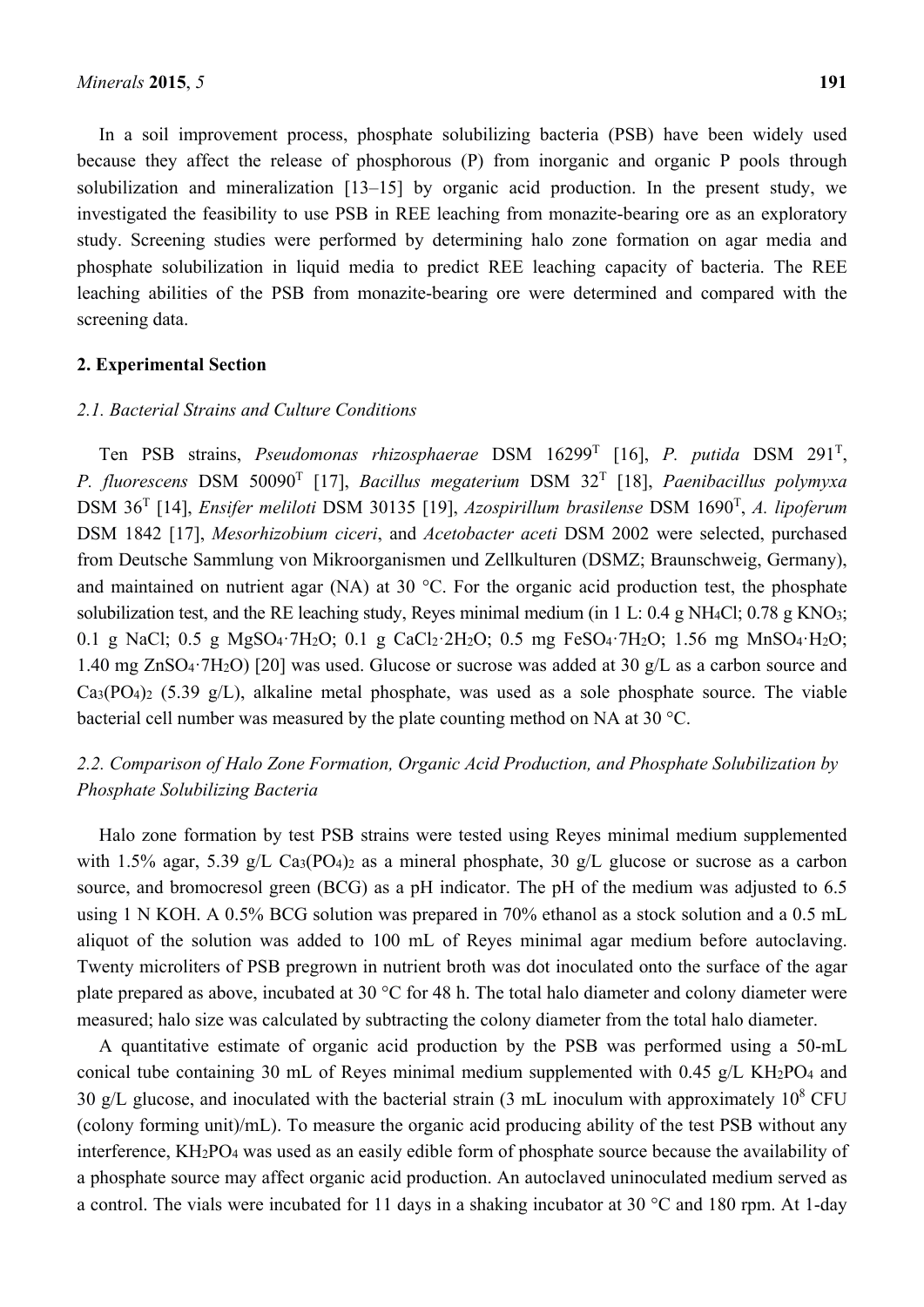intervals, individual cultures were centrifuged at 5000 g for 30 min, and the supernatant was filtered with a 0.22-µm pore syringe filter. Concentrations of citric acid  $(C_6H_8O_7)$ , malic acid  $(C_4H_6O_5)$ , tartaric acid ( $C_4H_6O_6$ ), and acetic acid ( $C_2H_4O_2$ ) in the culture were determined by high-performance liquid chromatography (HPLC) (2690 Separation Module, Waters Alliance System, Milford, MA, USA) with 20 mM NaH2PO4 (pH 2.7, adjusted with 20% phosphoric acid), using an Atlantis T3 column (5  $\mu$ m; 4.6 mm  $\times$  250 mm), and quantified using a Waters 996 Photo-diode Array Detector at 210 nm.

Phosphate solubilization by the test PSB in liquid media was determined in Reyes minimal medium supplemented with Ca<sub>3</sub>(PO<sub>4</sub>)<sub>2</sub> (5.39 g/L) and glucose (30 g/L). The cultivation procedure was as described above, except for the incubation time (*i.e.*, 5 days). Total calcium concentrations were determined by inductively coupled plasma atomic emission spectrometry (ICP-AES) (Optima 5300DV, Jobin Yvon JY 38, ICAP 6500 DVO; Perkin Elmer, Shelton, CT, USA); phosphate concentrations were determined by ion chromatography (IC) (ICS-3000, Dionex, Sunnyvale, CA, USA). Values reported are the average of three replicates.

#### *2.3. Ore Characterization*

The elemental composition of the raw monazite-bearing ore used in this study is shown in Table 1, which was measured by alkali fusion with Na<sub>2</sub>CO<sub>3</sub> for silica, permanganametric titration for calcium, and ICP after multi-acid digestion for the other elements [21]. The mineralogical and morphological data of the ore were obtained by X-Ray Diffraction (XRD; Model RTP 300 RC, Rigaku Co., Tokyo, Japan) and a scanning electron microscope (SEM, JEOL 6400; JEOL Ltd., Tokyo, Japan) equipped with energy dispersive spectroscopy (EDS). The semi-quantification spot analysis SEM-EDS was performed using Thin Film Standardless Standard Quantitative Analysis (Oxide).

**Table 1.** Elemental analysis of monazite-bearing ore used in this study.

| <b>Element</b> Ce La Nd Pr $SiO_2$ $Al_2O_3$ Fe <sub>2</sub> O <sub>3</sub> CaO MgO K <sub>2</sub> O Sr TiO <sub>2</sub> P <sub>2</sub> O <sub>5</sub> |  |  |  |  |  |  |  |
|--------------------------------------------------------------------------------------------------------------------------------------------------------|--|--|--|--|--|--|--|
| <b>Content (wt%)</b> 3.50 2.09 0.75 0.21 12.77 0.73 39.80 7.52 6.26 < 0.001 0.47 0.02 5.33                                                             |  |  |  |  |  |  |  |

## *2.4. Monazite-Bearing Ore Leaching by Phosphate Solubilizing Bacteria*

The monazite-bearing ore was ground and then sieved below 150 μm size. A solution of 30 mL Reyes minimal medium (prepared as above) containing 30 g/L of glucose was added to 50-mL conical tubes containing 5 g of the autoclaved ore. Leaching was run for 9 days in a shaking incubator at 30 °C and 180 rpm. On each of the 9 days, samples were taken and prepared independently for further analysis. Total cerium and lanthanum concentrations in the residue and the liquor were determined by ICP and the mineralogical change of the residue was analyzed by SEM-EDS and XRD.

# **3. Results and Discussion**

#### *3.1. Comparison of Phosphate Solubilization by Phosphate Solubilizing Bacteria*

Ten PSB strains (as stated above) were selected based on the literature reviews of their potential for phosphate solubilization. The halo zone formation was determined as a screening study to investigate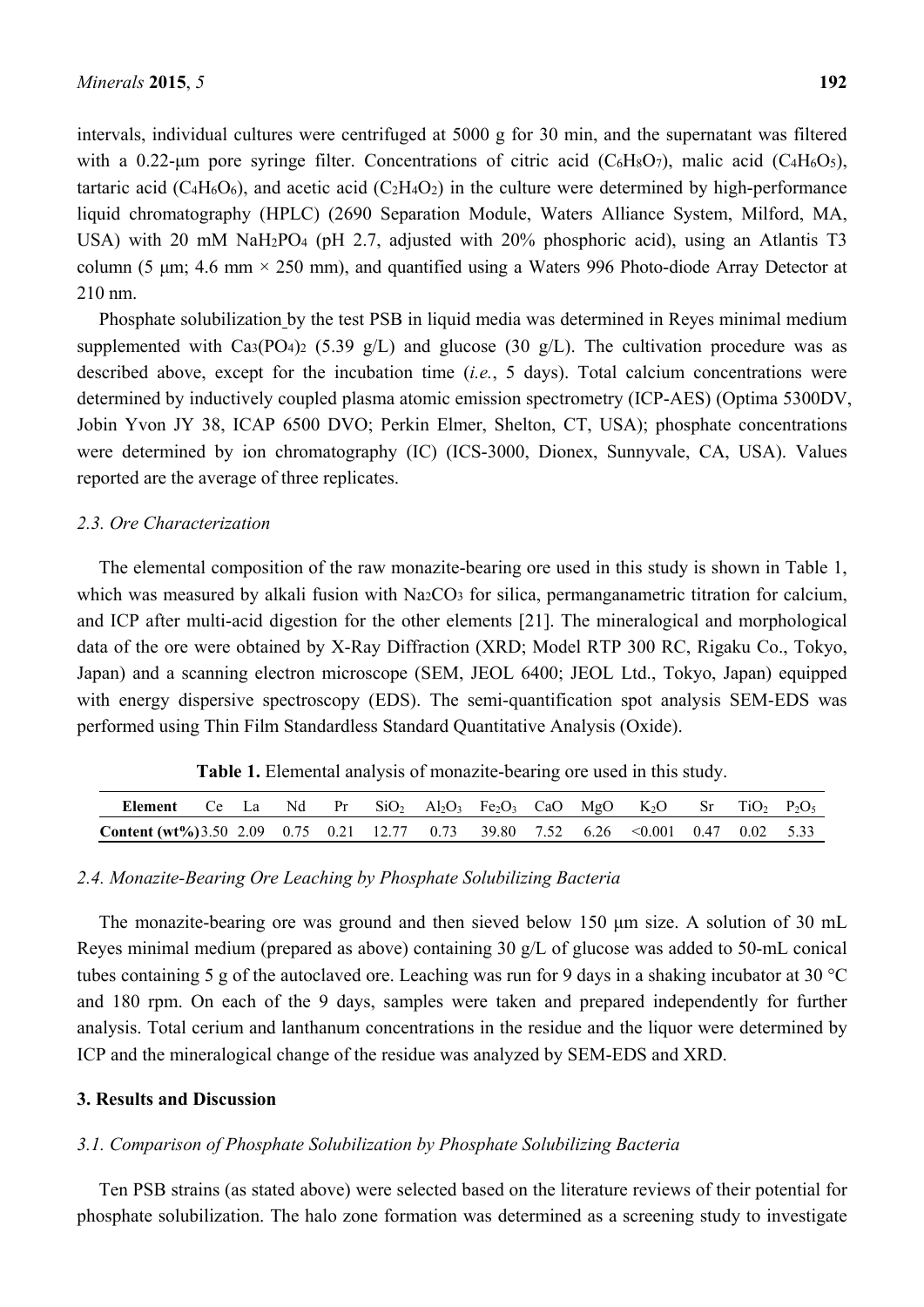the phosphate solubilizing ability of the PSB. Due to the production of organic acids in the surrounding medium, the halo zone on the agar plate was formed by converting insoluble phosphate into soluble phosphate [22]. The converting efficiencies vary for different forms of phosphate (*i.e.*, Ca3(PO4)2, AlPO4, and FePO4); among them, calcium phosphate was most aggressively attacked by PSB. Higher phosphate solubilization from calcium phosphate than from aluminum and iron phosphate minerals has been reported, based on the solubility equilibrium and acidity constants of these compounds [23], thus Ca3(PO4)2 was used in this study as a mineral phosphate. Bromocresol green (BCG) was also added in Reyes minimal medium supplemented with glucose and sucrose to improve the clarity and visibility of the yellow-colored halo zone [11]. The test PSB formed different sizes of distinct halo zones on the media depending on the bacterial strain and carbon source (Table 2). The widest halo zone was observed in the presence of *A. aceti* (diameter, 41.0 mm) on media supplemented with glucose; *P. rhizosphaerae*, *P. fluorescens*, *B. megaterium*, and *M. ciceri* also formed halo zones, while *P. polymyxa*, *E. meliloti*, *A. brasilense*, and *A. lipoferum* did not form halo zones on the media supplemented with either glucose or sucrose. Wider halo zones were observed in most samples when glucose was present rather than when sucrose was present; therefore, glucose was used as a carbon source throughout this study. Also, the use of modified Reyes agar medium supplemented with BCG and glucose was the most effective condition to determine halo zone formation.

**Table 2.** Comparison of tricalcium phosphate solubilization by phosphate solubilizing bacteria (PSB) in Reyes minimal agar medium supplemented with bromocresol green (BCG) and 30 g/L of glucose or sucrose, associated with microbial growth for 24 h.

|                               | Halo Size (mm) *       |       |  |  |  |  |
|-------------------------------|------------------------|-------|--|--|--|--|
| <b>Bacterial Species</b>      | <b>Glucose Sucrose</b> |       |  |  |  |  |
| P. rhizosphaerae DSM $16299T$ | 13.5                   | 13.4  |  |  |  |  |
| P. putida DSM $291T$          | _**                    | 7.2   |  |  |  |  |
| P. fluorescens DSM 50090 $T$  | 5.6                    | 7.8   |  |  |  |  |
| B. megaterium DSM $32^T$      | 4.7                    | 12.1  |  |  |  |  |
| P. polymyxa DSM $36^T$        |                        |       |  |  |  |  |
| E. meliloti DSM 30135 $T$     |                        |       |  |  |  |  |
| A. brasilense DSM $1690^T$    |                        |       |  |  |  |  |
| A. lipoferum DSM 1842         |                        |       |  |  |  |  |
| M ciceri                      | 5.1                    | 44    |  |  |  |  |
| <i>A. aceti</i> DSM 2002      | 41.0                   | 12.58 |  |  |  |  |

\* The total halo diameter and colony diameter were measured; halo size was calculated by subtracting the colony diameter from the total halo diameter. \*\* "-" represents no halo zone formation.

Concentrations of solubilized phosphate and calcium ion in the Reyes minimal medium supplemented with glucose and Ca3(PO4)2 were analyzed for a period of five days, to compare the phosphate solubilizing ability of PSB. The viable PSB cell numbers were maintained at approximately 10<sup>7</sup> CFU/mL medium during the experimental periods. The leaching efficiency was calculated by subtracting the mass of calcium and phosphate in the uninoculated control from the mass in the leaching liquor and dividing the leached mass by the total mass. The leaching efficiencies were shown to be highest generally within two to three days of incubation; thereafter, concentrations of leached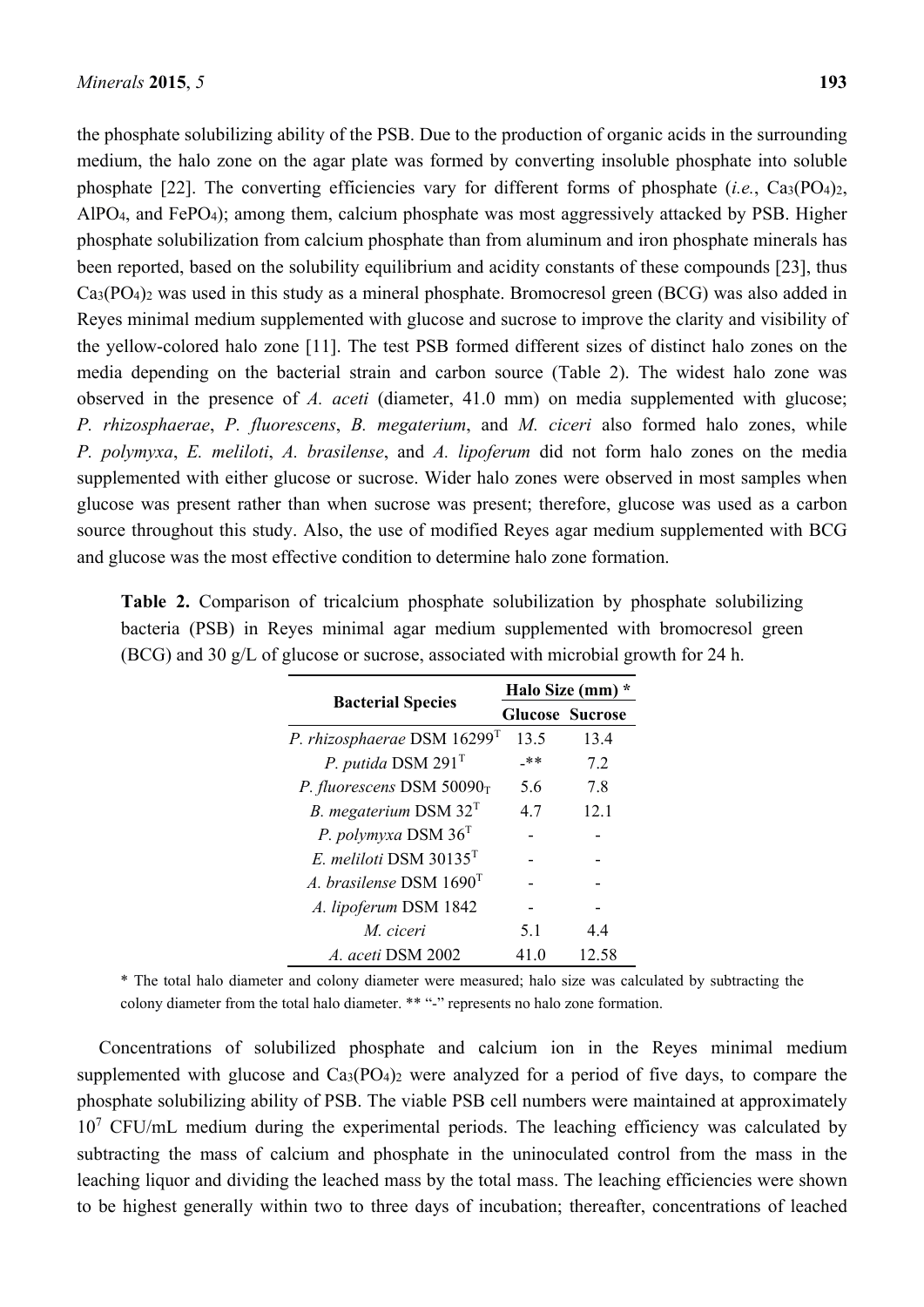phosphate and calcium decreased, possibly due to uptake by the PSB or absorption onto bacterial surfaces. The highest leaching efficiencies after three days of leaching were presented by *A. lipoferum*, *P. rhizosphaerae*, and *B. megaterium* (6.4%, 6.9%, and 7.5%, respectively, for calcium; and 3.7%, 6.8%, and 5.7%, respectively, for phosphate (Figure 1); leaching efficiencies by *A. brasilense* and *E. meliloti* were less than 2% for calcium; as expected, *A. aceti* showed the highest leaching efficiency of calcium  $(\sim]32.5\%$ ).



**Figure 1.** Phosphate and calcium solubilization from Ca<sub>3</sub>(PO<sub>4</sub>)<sub>2</sub> in Reyes basal liquid medium, associated with microbial growth after 3 days.

Inorganic phosphate solubilization by PSB depends on organic acid secretion from PSB [14]. Citric, malic, tartaric, and acetic acids were measured by HPLC in 30-mL of the PSB cultures containing KH2PO4 and glucose (Figure 2). The test PSB strains showed organic acid production below ~0.2 mmol, except for *A. aceti*. The maximum malic acid produced by *A. brasilense*, *A. lipoferum*, *M. ciceri*, and *P. rhizosphaerae* occurred at 0.07 mmol at six days, 0.09 mmol at nine days, 0.06 mmol at eight days, and 0.18 mmol at six days, respectively (maximum production). Acetic acid was produced by *A. aceti*, with concentrations reaching a maximum of 15.8 mM (0.48 mmol) at four days of incubation. Hwangbo *et al.* [24] reported that *Enterobacter intermedium* produced gluconic acid from glucose and subsequently converted it to 2-ketogluconic acid, which has a strong ionic strength and therefore easily solubilizes rock phosphate into soluble forms. The same situation was reported when Acetobacter was used to produce gluconic acid [25]. Because of the conversion of gluconic acid as stated above, gluconic acid might not be detected in the microbial cultures in this study. After six days, the amount of malic and acetic acid decreased. The pH of the media during incubation showed similar trends with organic acid production (Figure 3) because the pH decrease is due to the excreted metabolites, which included proton from organic acids, amino acids, and other metabolites. The pH in the medium of *A. aceti* decreased to about pH 3 (corresponding pH to  $\sim$ 15 mM of acetic acid, which was the acid produced) until eight days of incubation, and subsequently increased. The acidities of the media for *A. brasilense*, *A. lipoferum*, and *P. rhizosphaerae* also showed similar trends with acetic acid, with pH decreasing (*i.e.*, 3–4) until six to seven days of incubation and increasing thereafter.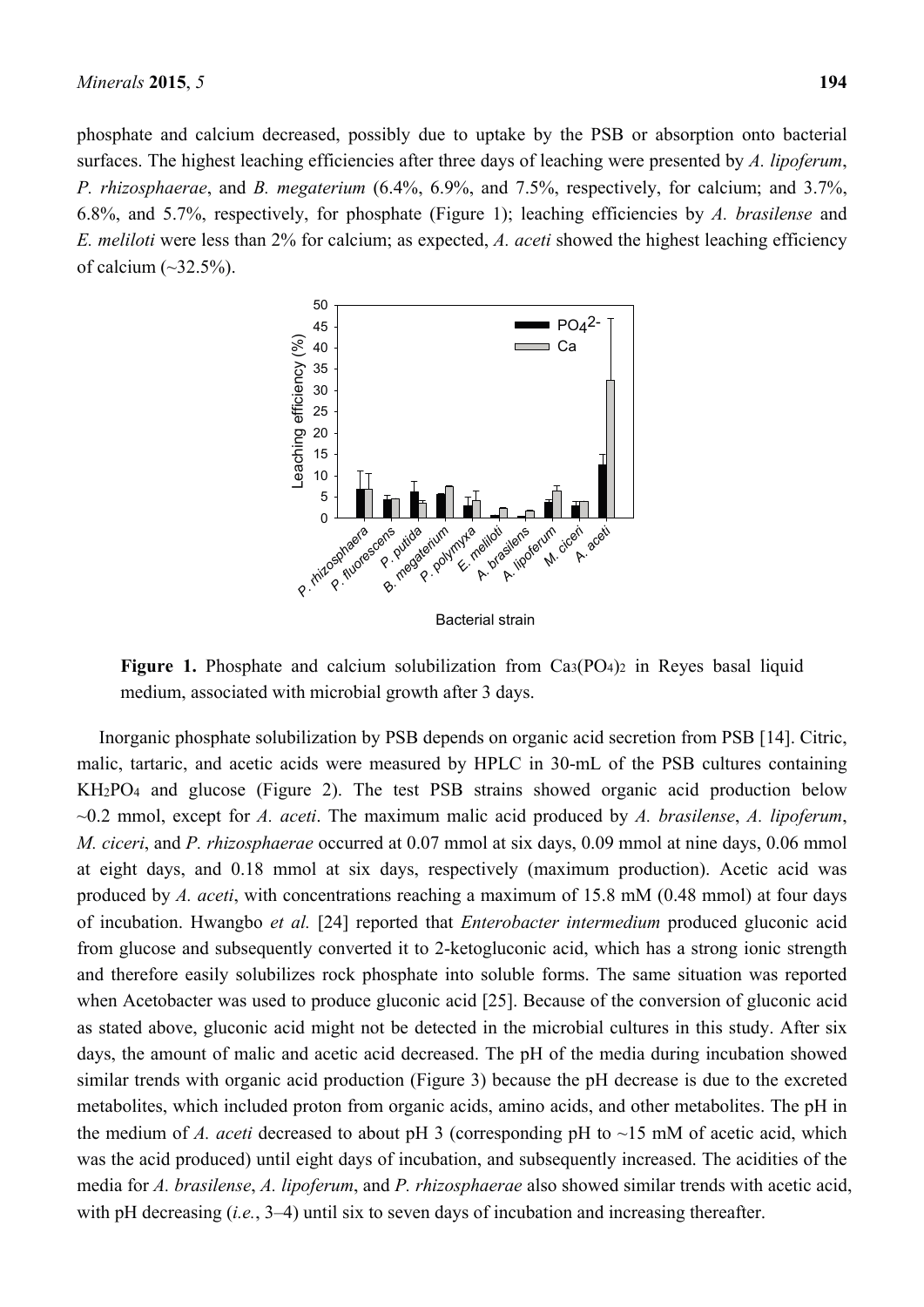

**Figure 2.** *Cont.*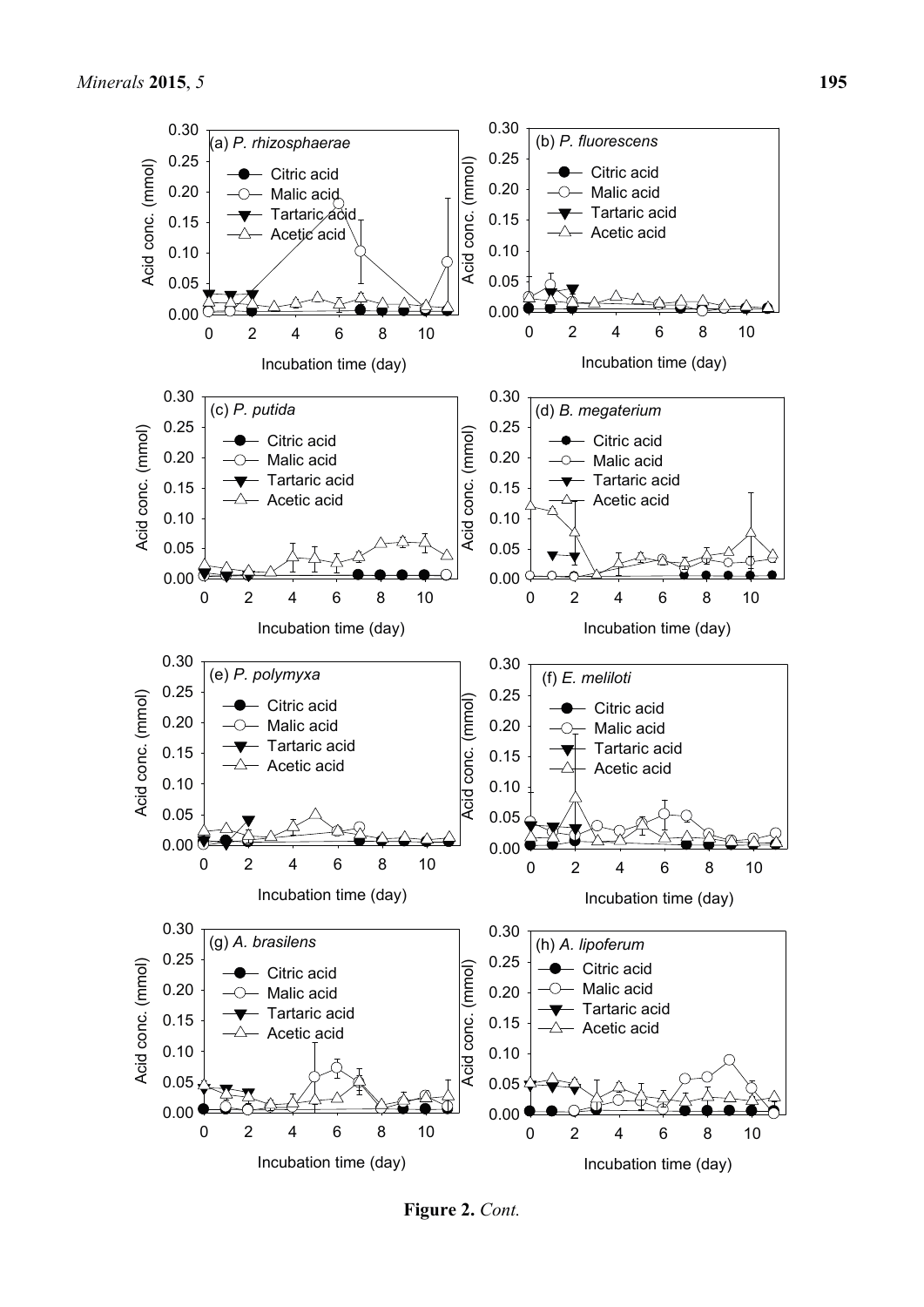

**Figure 2.** Organic acid production of (**a**) *P. rhizosphaerae* DSM 16299T, (**b**) *P. fluorescens* DSM 50090T, (**c**) *P. putida* DSM 291T, (**d**) *B. megaterium* DSM 32T, (**e**) *P. polymyxa* DSM 36T, (**f**) *E. meliloti* DSM 30135, (**g**) *A. brasilense* DSM 1690T, (**h**) *A. lipoferum*  DSM 1842, (**i**) *M. ciceri*, and (**j**) *A. aceti* in Reyes basal liquid medium supplemented with K2HPO4, associated with microbial growth for 11 days.



**Figure 3.** The pH changes induced by phosphate solubilizing bacteria (PSB) during incubation in Reyes minimal medium supplemented with K2HPO4.

# *3.2. REE Leaching by the Test PSB from the Monazite-Bearing Ore and Comparison with the Screening Study Data*

Ten PSB were introduced to leach REE from monazite-bearing ore (Figure 4). We detected  $\sim$ 5.7 mg/L of cerium (0.13% of leaching efficiency) and 2.8 mg/L of lanthanum (0.11%) in the leaching liquor of *A. aceti*, and approximately 0.5–1 mg/L of cerium and lanthanum (0.005%–0.01%) in the leaching liquors of *A. brasilense*, *A. lipoferum*, *P. rhizosphaerae*, and *M. ciceri*. Since acetic and malic acid were produced by *A. aceti*, *A. brasilense*, *A. lipoferum*, *P. rhizosphaerae*, and *M. ciceri* as stated above, REE such as cerium and lanthanum may form complexes with these acids. When REE cations (Re2O3) are present in a system and acetic or malic acid is fully dissociated in aqueous solution, a complexation reaction may take place (at  $25 \degree C$ ) [26];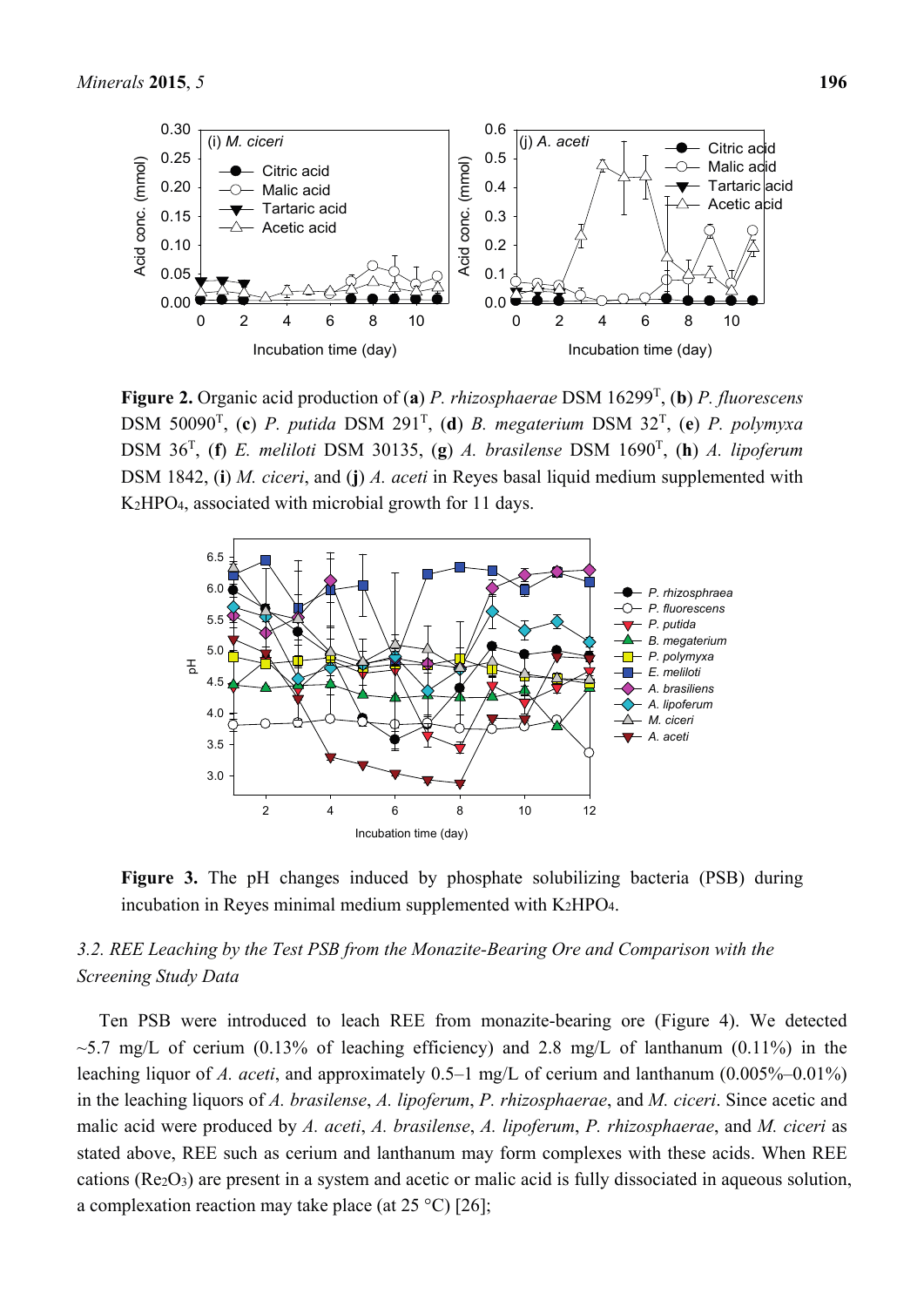$C_2H_4O_2 \leftrightarrow C_2H_3O_2 + H^+(pK_a = 4.756)$ 

 $3C_2H_3O_2^-$  + Re<sub>2</sub>O<sub>3</sub>  $\leftrightarrow$  Re(C<sub>2</sub>H<sub>3</sub>O<sub>2</sub>)<sub>3</sub> (REE acetate complex)

Also, since malic acid is a diprotic acid, the possible complexes of REE reaction with malate anions are as follows;

 $C_4H_6O_5 \leftrightarrow C_4H_5O_5^- + H^+(pK_a = 3.40)$  $3C_4H_5O_5^-$  + Re2 $O_3 \leftrightarrow$  Re(C<sub>4</sub>H<sub>5</sub>O<sub>5</sub>)<sub>3</sub> (Rare earths malate complex)  $C_4H_5O_5^- \leftrightarrow C_4H_4O_5^{2-} + 2H^+(pK_a = 5.11)$  $3C_4H_4O_5^{2-}$  +  $2Re_2O_3 \leftrightarrow Re_2(C_4H_4O_5)$  (Rare earths malate complex)

The role of low molecular weight organic acids such as acetic, malic, oxalic, and citric acids in metal dissolution has been discussed in many studies [7–9,27,28]. The ligands of the organic acids play a dominant role in dissolving metals, and the differences in the effect of metal dissolution is related to their chemical structure. For instance, citric acid has great chelating ability with metals because citrate (*i.e.*, three carboxylic groups) can form stable chelates with 6-membered ring structures. While malic acid (dicarboxylic acid) is more stable than acetic acid (monocarboxylic acid) [29], REE leaching was observed in the *A. aceti* culture (where most of the leaching agent was acetic acid) because acetic acid production was higher than other organic acids production.

Mineralogical changes of the monazite-bearing ore before and after PSB leaching were also considered. As a variety of minerals that entrap monazite may be present, and these minerals may prevent contact of the organic acids produced by PSB as shown in the XRD patterns and the SEM images (Figures 5 and 6; Table 3). The X-ray pattern of the monazite-bearing ore shows the presence of dolomite (CaMg(CO3)2), quartz (SiO2), siderite (FeCO3), pyrite (FeS2), and monazite ((Ce, La, Pr, Nd, Th, Y)PO<sub>4</sub>). The cerium and lanthanum-rich region (spot 1 and 2) had a spotty distribution surrounded by other minerals including Mg, Al, Si, or Fe (spot 3 and 4). High carbon ratio in the spots was because of epoxy impregnation in preparing flat-polished specimens. XRD patterns of the monazite-bearing ore before and after leaching in this study showed a reduction in all peak intensities (Figure 6). High peaks of carbonate minerals (dolomite  $(CaMg(CO<sub>3</sub>)<sub>2</sub>)$  and siderite (FeCO<sub>3</sub>)) were found and these minerals might consume the organic acids produced by PSB and prevent REE dissolution.

Differently from the phosphate solubilization test in liquid media (Figure 1), *P. fluorescens*, *P. putida*, *B. megaterium*, and *P. polymyxa* did not leach REE from the monazite-bearing ore. In the case of *A. brasilense* and *A. lipoferum*, even though they leached REE from the ore in spite of small leaching efficiency (Figure 4) and produced similar amounts of malic acid with *M. ciceri* and *P. rhizosphaerae* (Figure 2), they did not form halo zones (Table 2). This discrepancy sometimes happens because of the difference between cultivation in liquid media and on agar media. A liquid medium is preferred for the production of such organic acids because excreted products are readily available from a liquid culture and the cells are uniformly exposed to conditions of the medium [30]. However, the strongest leaching of REE was observed in the presence of *A. aceti*, as expected by both the results of the halo zone formation and the phosphate solubilization test. In the case of low-capacity bacteria, some errors may occur as stated above in determination of halo zone formation, but this method is still useful to roughly estimate phosphate solubilizing and organic acid producing abilities, as well as REE leaching capacities. Thus we believe that determination of halo zone formation can be used as a simple and rapid screening method to select high-capacity bacteria in REE leaching.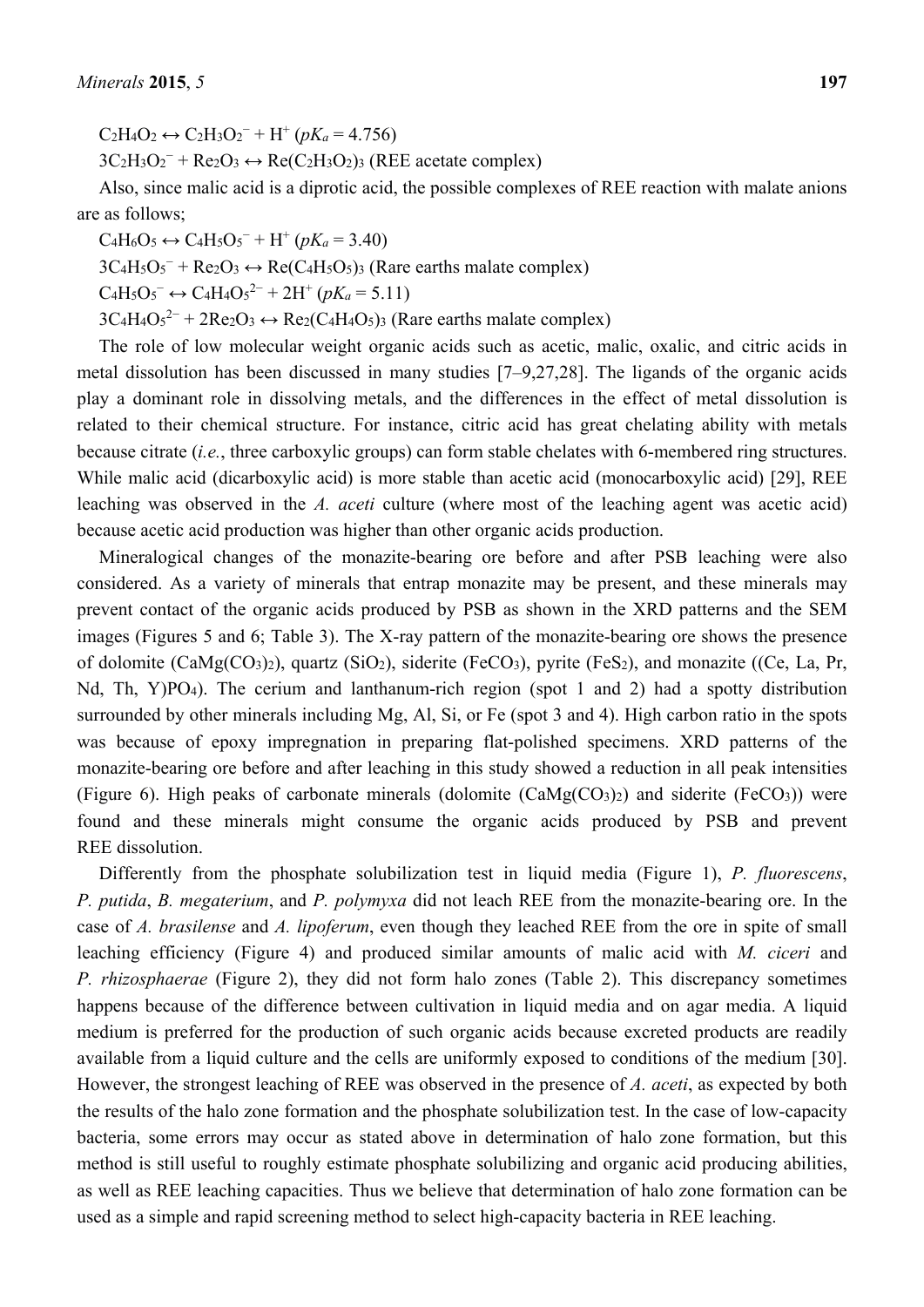

**Figure 4.** The concentrations of leached cerium and lanthanum from monazite-bearing ore by phosphate solubilizing bacteria (PSB) in Reyes basal liquid medium.

|  | <b>Table 3.</b> Elemental compositions of the spots in Figure 5 by scanning electron |  |  |  |  |  |
|--|--------------------------------------------------------------------------------------|--|--|--|--|--|
|  | microscopy/energy dispersive X-ray spectroscopy (SEM-EDS).                           |  |  |  |  |  |

|                      | Mass %      |             |        |                          |                |                          |                |                          |                          |                          |                          |                          |
|----------------------|-------------|-------------|--------|--------------------------|----------------|--------------------------|----------------|--------------------------|--------------------------|--------------------------|--------------------------|--------------------------|
| Spot No. in Figure 5 | $\mathbf C$ | $\mathbf 0$ | Mg     | Al                       | Si             | P                        | S              | Ca                       | Fe                       | La                       | Ce                       | Pr                       |
|                      | 82.1        | 4.88        | 1.67   | $\overline{\phantom{a}}$ | $\blacksquare$ | $\overline{\phantom{a}}$ | $\sim$         | 7.06                     | $\overline{\phantom{a}}$ | 0.18                     | 4.1                      | $\overline{\phantom{a}}$ |
| 2                    | 46 O        | 22.7        | 1.28   | $\sim 100$               | 5.4            | $\sim 100$               | 8.2            | $\overline{\phantom{a}}$ | $\sim$                   | 3.36                     | 12.5                     | 0.62                     |
| 3                    | 613         | 164         | 1.05   | 0.24                     | 8.77           | 2.15                     | $\blacksquare$ | $\sim 100$               | 9.26                     | $\overline{\phantom{a}}$ | $\overline{\phantom{a}}$ | ٠                        |
| 4                    | 70.6        | 15 X        | $\sim$ | 4.33                     | 9.3            | $\overline{\phantom{a}}$ | 0.56           | ٠                        | ۰                        | $\overline{\phantom{0}}$ | -                        | ۰                        |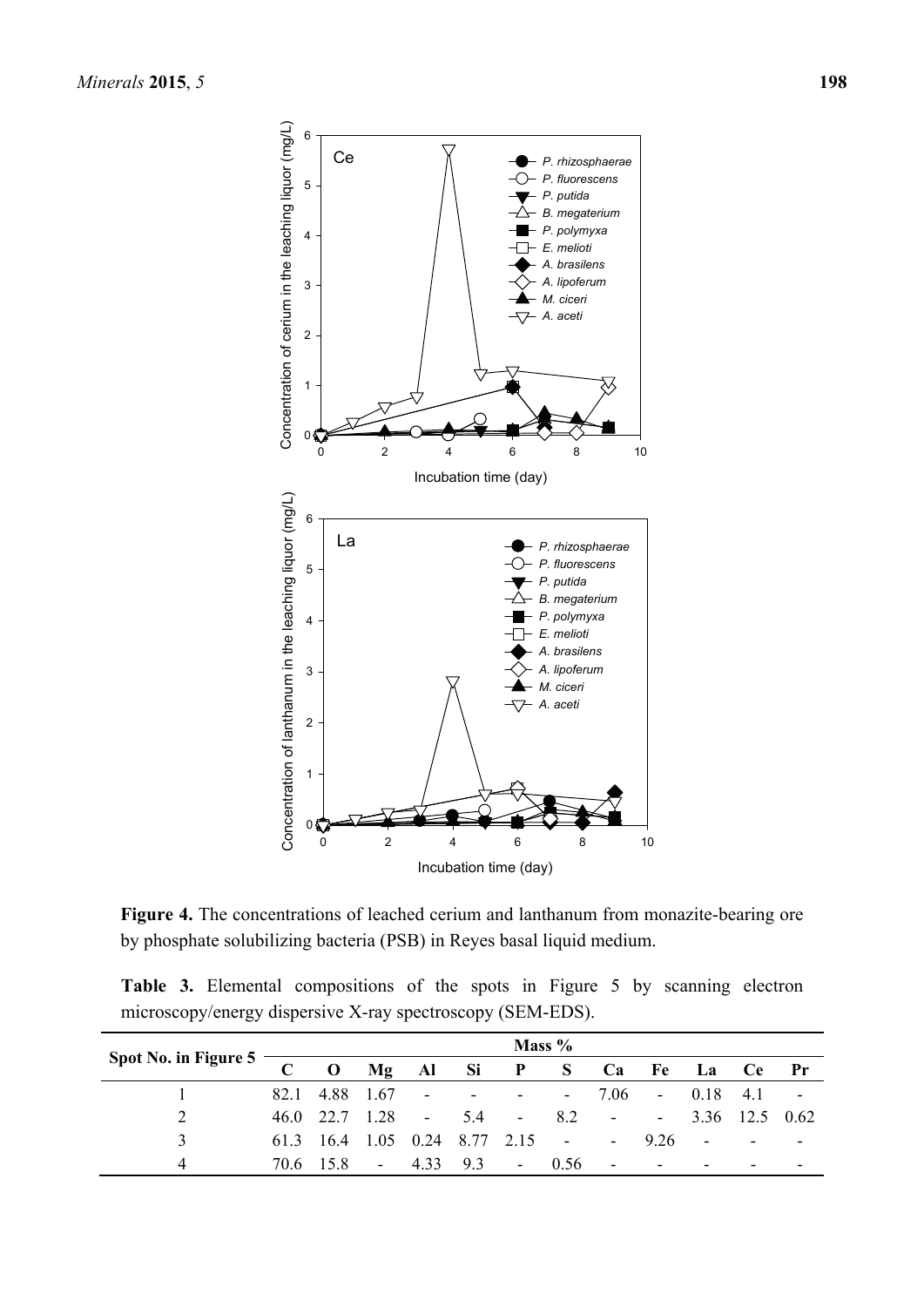

Figure 5. Scanning electron microscopic image of the raw monazite-bearing ore (3000× magnification). The detailed investigations are given in the text and Table 3.



**Figure 6.** X-Ray diffraction (XRD) patterns of the monazite-bearing ore before and after leaching (10 days).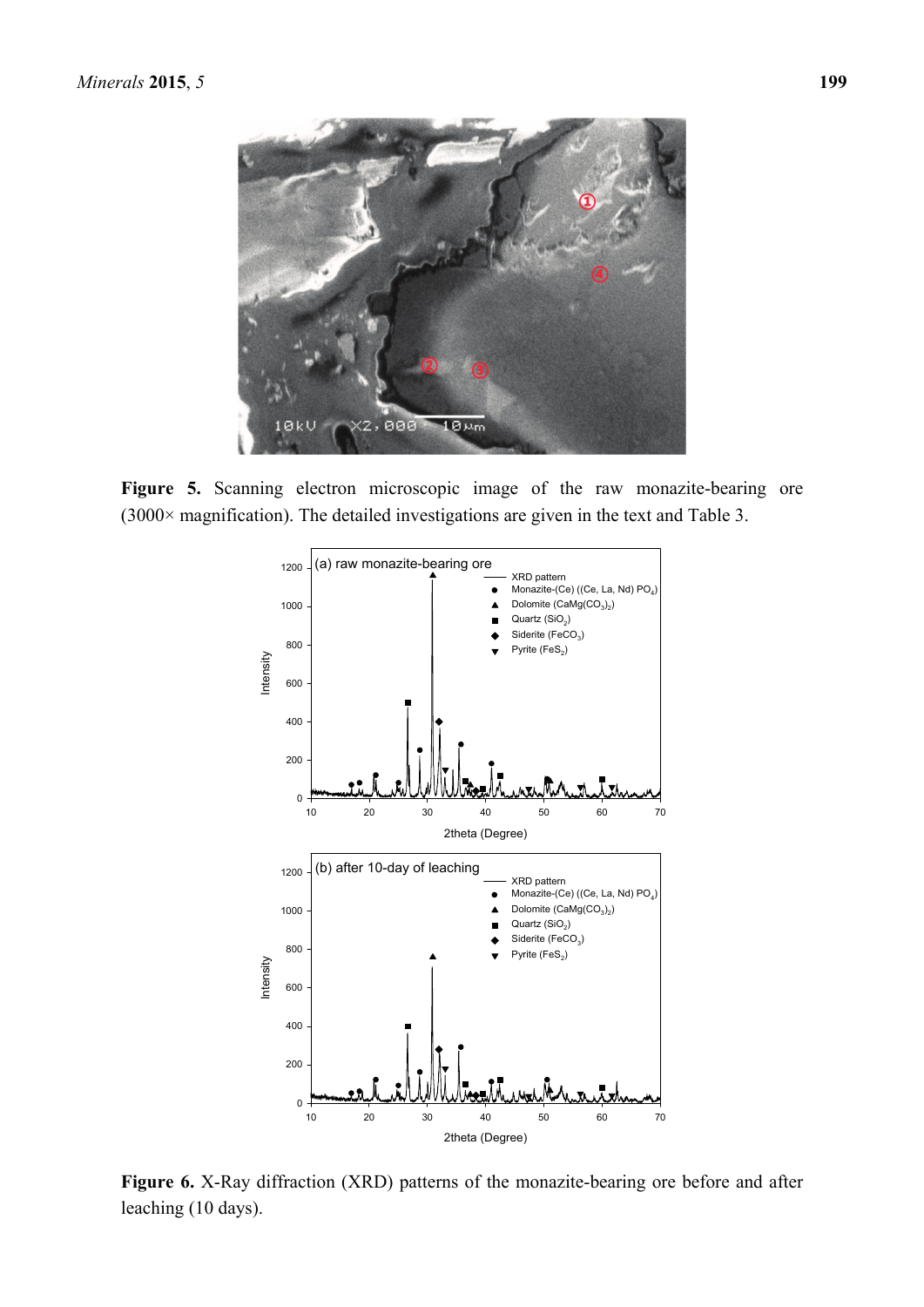Biological leaching technology has some advantages over other methods, as it is relatively simple, inexpensive, and environmental friendly. However, even though *A. aceti* showed the highest leaching efficiency of the PSB tested, the efficiency of extraction was only  $\sim 0.13\%$  (at least in batch-type experiments), which is still very low. The PSB used in this study have been used in soil improvement applications because they adapt well to soil environments; however, their organic acid producing and phosphate solubilizing ability is not that high. Thus, further studies are underway to explore the use of other microorganisms with good organic acid producing abilities for REE extraction applications, as well as to design continuous leaching systems so as to enhance leaching efficiency because the ore particles might not be exposed or contacted by the organic acid produced by the test PSB strains in a batch culture system.

## **4. Conclusions**

The present study was conducted to use PSB to leach REE from monazite-bearing ore and to predict the REE leaching ability of PSB by determining halo zone formation on agar media and phosphate solubilization in liquid media. Among the ten test PSB strains, the phosphate solubilizing ability of *A. aceti* was the highest, based on results of halo zone formation and the phosphate solubilization test. Based on REE leaching data from the raw monazite-bearing ore by the test PSB, halo zone formation was found to be a useful method to select high-capacity bacteria in REE leaching.

#### **Acknowledgments**

This research was supported by the Basic Research Project (GP2015-005 and JP2013-005) of the Korea Institute of Geoscience and Mineral Resources (KIGAM), funded by the Ministry of Science, Information and Communications Technologies, and Future Planning of Korea.

#### **Author Contributions**

All of the authors were involved in the laboratory work, sample characterization, writing and revising of all parts of the manuscript.

#### **Conflicts of Interest**

The authors declare no conflict of interest.

#### **References**

- 1. British Geological Survey. Rare Earth Elements. Available online: http://www.MineralsUK.com (accessed on 27 March 2015).
- 2. Gupta, C.K.; Krishnamurthy, N. *Extractive Metallurgy of Rare Earths*; CRC Press: New York, NY, USA, 2005.
- 3. Maestro, P.; Huguenin, D. Industrial applications of rare earths: Which way for the end of the century. *J. Alloy. Compd.* **1995**, *225*, 520–528.
- 4. Habashi, F. *Handbook of Extractive Metallurgy*; Wiley-VCH: Heidelberg, Germany, 1997.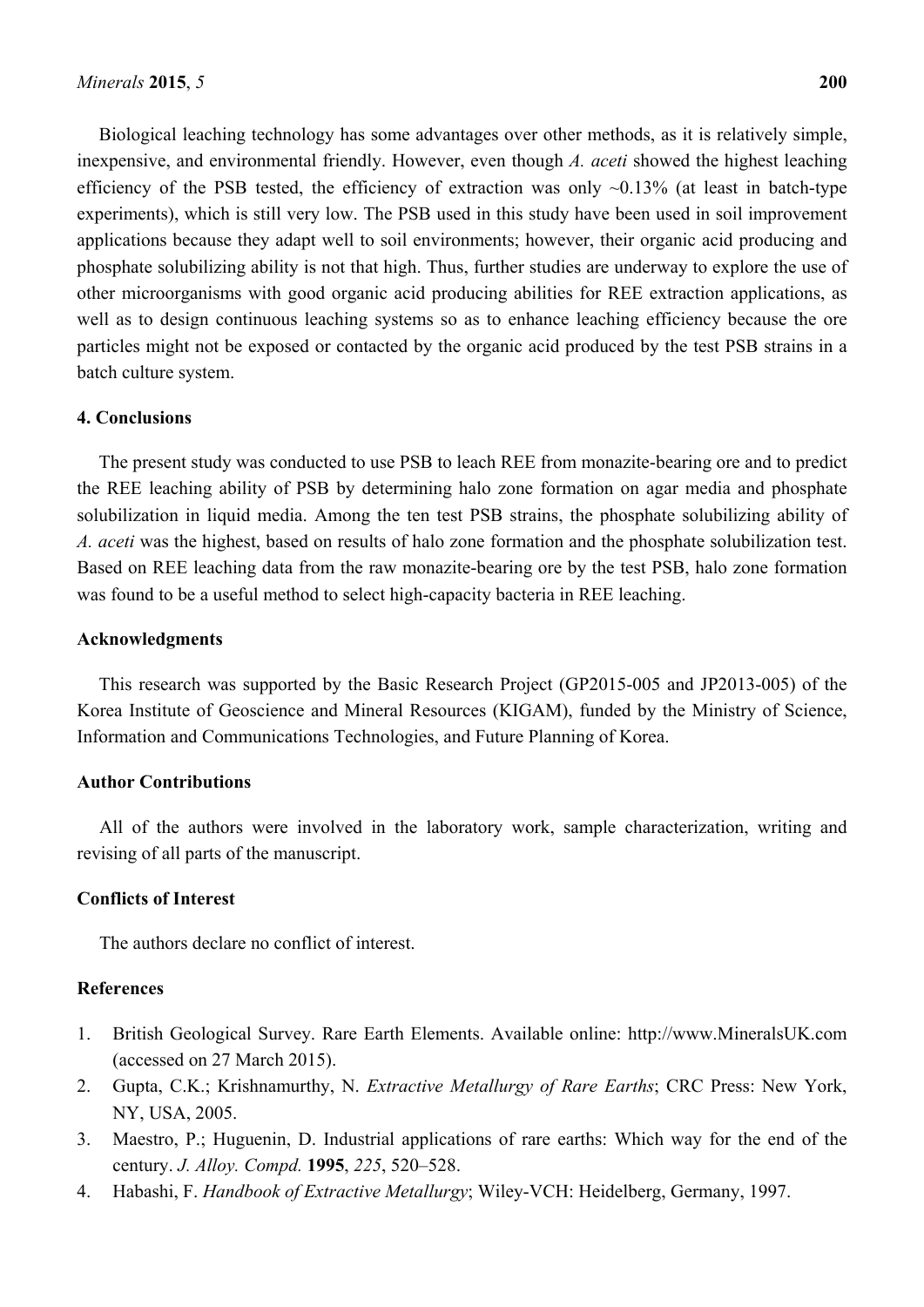- 5. Zongsen, Y.; Minbo, C. *Rare Earth Elements and Their Applications*; Metallurgical Industry Press: Beijing, China, 1995.
- 6. Park, H.-K.; Lee, J.-Y.; Cho, S.-W.; Kim, J.-S. Overview on the Technologies for Extraction of Rare Earth Metals. *J. Korean Inst. Resour. Recycl.* **2012**, *21*, 74–83.
- 7. Desouky, O.A.; El-Mougith, A.A.; Hassanien, W.A.; Awadalla, G.S.; Hussien, S.S. Extraction of some strategic elements from thorium–uranium concentrate using bioproducts of *Aspergillus ficuum* and *Pseudomonas aeruginosa*. *Arabian J. Chem.* **2011**, doi:10.1016/j.arabjc.2011.08.010.
- 8. Hassanien, W.A.G.; Desouky, O.A.N.; HussienN, S.S.E. Bioleaching of some Rare Earth Elements from Egyptian Monazite using *Aspergillus ficuum* and *Pseudomonas aeruginosa*. *Walailak J. Sci. Technol.* **2014**, *11*, 809–823.
- 9. Goyne, K.W.; Brantley, S.L.; Chorover, J. Rare earth element release from phosphate minerals in the presence of organic acids. *Chem. Geol.* **2010**, *278*, 1–14.
- 10. Chung, H.; Park, M.; Madhaiyan, M.; Seshadri, S.; Song, J.; Cho, H.; Sa, T. Isolation and characterization of phosphate solubilizing bacteria from the rhizosphere of crop plants of Korea. *Soil. Biol. Biochem.* **2005**, *37*, 1970–1974.
- 11. Gadagi, R.S.; Sa, T. New isolation method for microorganisms solulbilizing iron and aluminum phosphates using dyes. *Soil Sci. Plant Nutr.* **2002**, *48*, 615–618.
- 12. Gadd, G.M. Fungal Production of Citric and Oxalic Acid: Importance in Metal Speciation, Physiology and Biogeochemical Processes. In *Advances in Microbial Physiology*; Poole, R.K., Ed.; Academic Press: Waltham, MA, USA, 1999; Volume 41, pp. 47–92.
- 13. Chen, Y.P.; Rekha, P.D.; Arun, A.B.; Shen, F.T.; Lai, W.A.; Young, C.C. Phosphate solubilizing bacteria from subtropical soil and their tricalcium phosphate solubilizing abilities. *Appl. Soil Ecol.*  **2006**, *34*, 33–41.
- 14. Rodriguez, H.; Fraga, R. Phosphate solubilizing bacteria and their role in plant growth promotion. *Biotechnol. Adv.* **1999**, *17*, 319–339.
- 15. Jeong, S.; Moon, H.S.; Nam, K.; Kim, J.Y.; Kim, T.S. Application of phosphate-solubilizing bacteria for enhancing bioavailability and phytoextraction of cadmium (Cd) from polluted soil. *Chemosphere* **2012**, *88*, 204–210.
- 16. Peix, A.; Rivas, R.; Mateos, P.F.; Martínez-Molina, E.; Rodríguez-Barrueco, C.; Velázquez, E. *Pseudomonas rhizosphaerae* sp. nov., a novel species that actively solubilizes phosphate *in vitro*. *Int. J. Syst. Evol. Microbiol.* **2003**, *53*, 2067–2072.
- 17. Gholami, A.; Shahsavani, S.; Nezarat, S. The Effect of Plant Growth Promoting Rhizobacteria (PGPR) on Germination, Seedling Growth and Yield of Maize. *Int. J. Biol. Life Sci.* **2009**, *1*, 35–40.
- 18. Tilak, K.V.B.R.; Ranganayaki, N.; Pal, K.K.; De, R.; Saxena, A.K.; Nautiyal, C.S.; Mittal, S.; Tripathi, A.K.; Johri, B.N. Diversity of plant growth and soil health supporting bacteria. *Curr. Sci.*  **2005**, *89*, 136–150.
- 19. Halder, A.K.; Chakrabartty, P.K. Solubilization of inorganic phosphate by *Rhizobium*. *Folia Microbiol.* **1993**, *38*, 325–330.
- 20. Reyes, I.; Bernier, L.; Simard, R.R.; Tanguay, P.; Antoun, H. Characteristics of phosphate solubilization by an isolate of a tropical *Penicillium rugulosum* and two UV-induced mutants. *FEMS Microbiol. Ecol.* **1999**, *28*, 291–295.